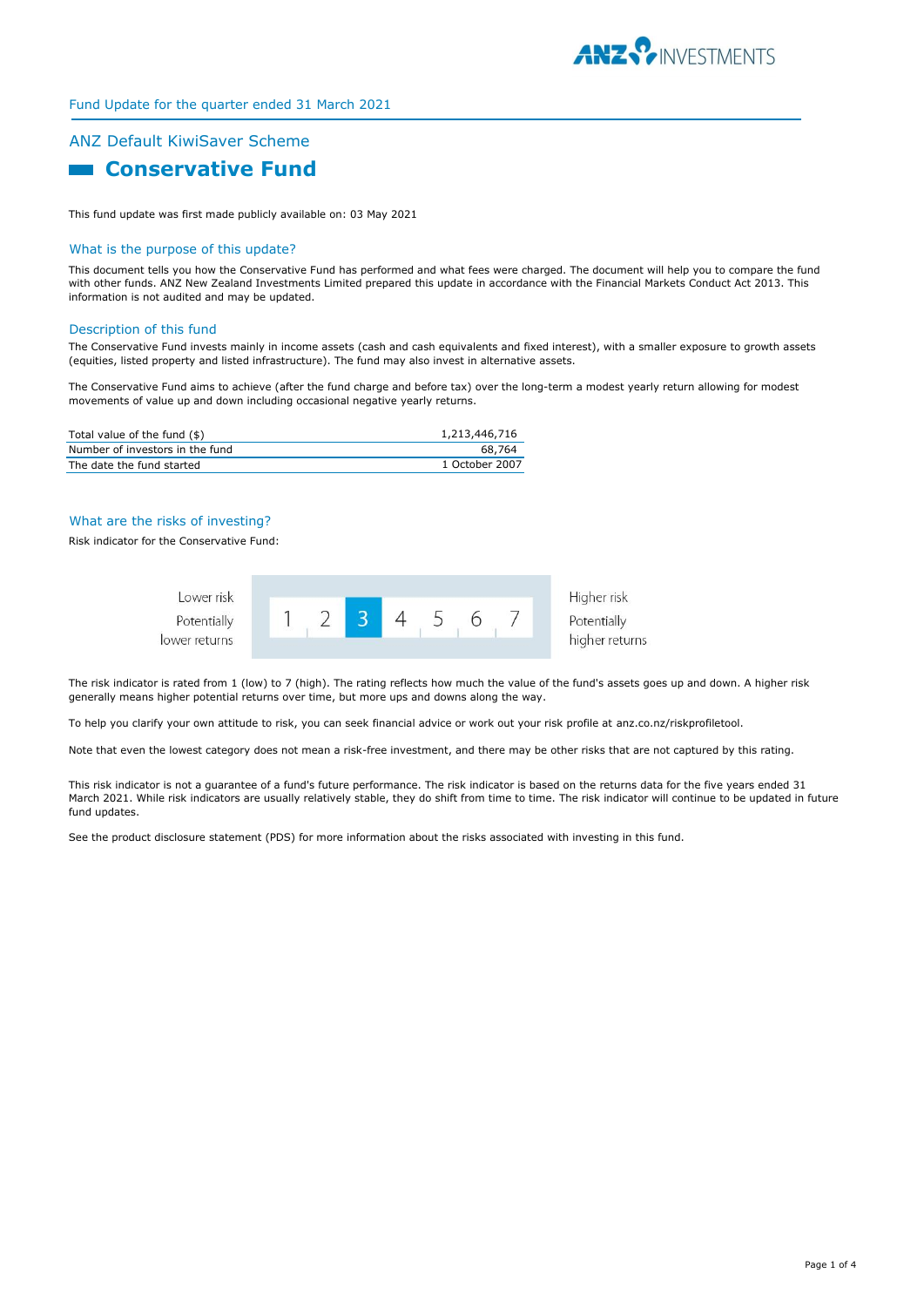# How has the fund performed?

|                                               | Average over past<br>five years | Past year |  |  |
|-----------------------------------------------|---------------------------------|-----------|--|--|
| Annual return                                 |                                 |           |  |  |
| (after deductions for charges and tax)        | 3.94%                           | 7.28%     |  |  |
| Annual return                                 |                                 |           |  |  |
| (after deductions for charges but before tax) | 4.94%                           | 8.38%     |  |  |
| Market index annual return                    |                                 |           |  |  |
| (reflects no deduction for charges and tax)   | 5.04%                           | 7.79%     |  |  |

The market index annual return is calculated using the target investment mix and the indices of each asset class.

Additional information about the market index is available in the statement of investment policy and objectives on the offer register at www.discloseregister.companiesoffice.govt.nz.



# **Annual return graph**

This shows the return after fund charges and tax for each of the last 10 years ending 31 March. The last bar shows the average annual return for the last 10 years, up to 31 March 2021.

**Important:** This does not tell you how the fund will perform in the future.

Returns in this update are after tax at the highest prescribed investor rate (PIR) of tax for an individual New Zealand resident. Your tax may be lower.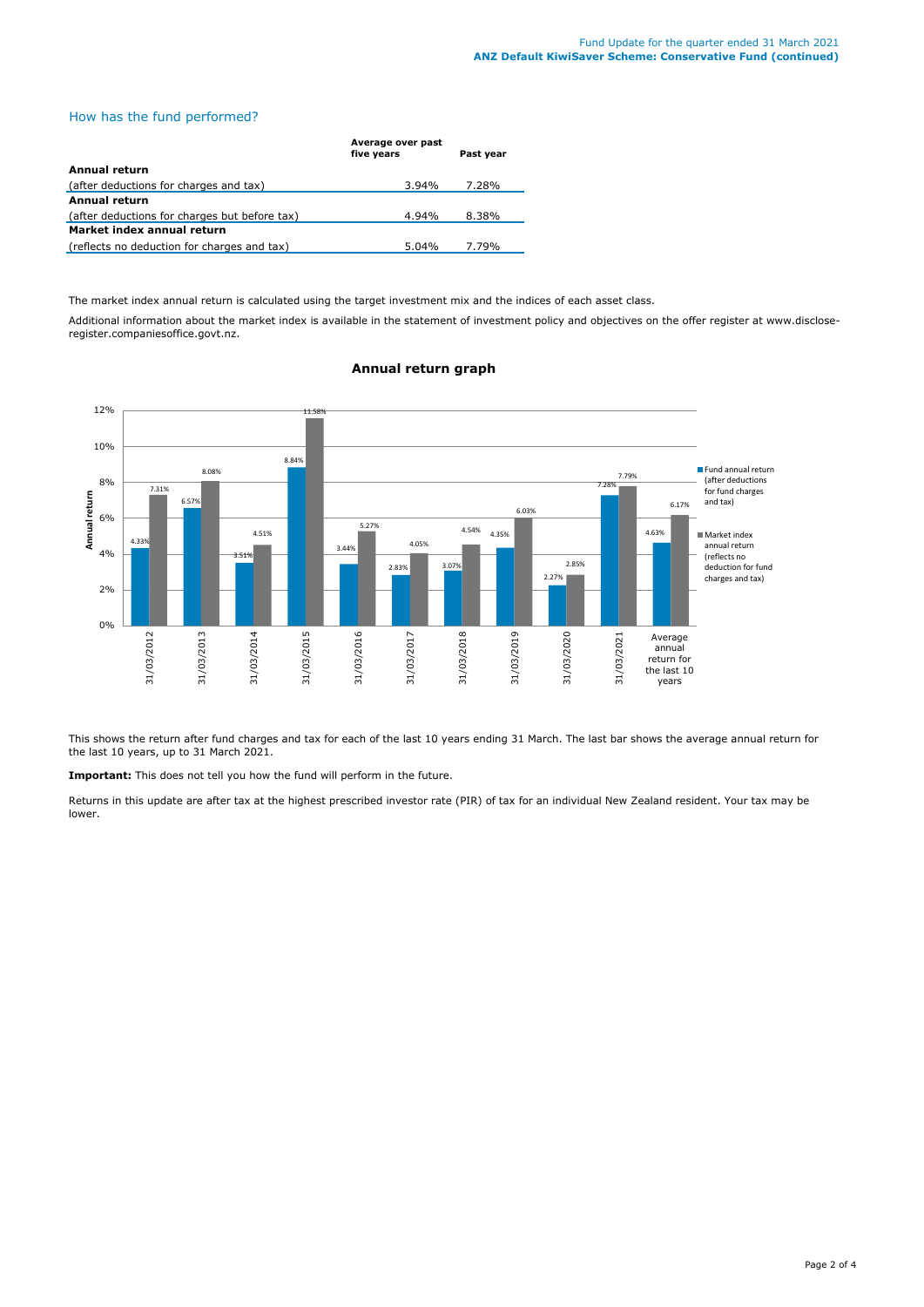# What fees are investors charged?

Investors in the Conservative Fund are charged fund charges. In the year to 31 March 2020 these were:

|                                             | % of net asset value          |
|---------------------------------------------|-------------------------------|
| Total fund charges <sup>1*</sup>            | 0.46%                         |
| Which are made up of:                       |                               |
| Total management and administration charges | 0.46%                         |
| Including:                                  |                               |
| Manager's basic fee                         | 0.40%                         |
| Other management and administration charges | 0.06%                         |
| Total performance based fees                | $0.00\%$                      |
|                                             | Dollar amount per<br>investor |
| <b>Other charges</b>                        |                               |

Membership fee $^{2}$  \$18 \* The manager expects that the fund charges for the next scheme year will be different from the fund charges disclosed in this fund update because the manager's basic fee was reduced on 28 June 2019 from 0.45% to 0.38% per year.

Investors are not currently charged individual action fees for specific actions or decisions (for example, for withdrawing from or switching funds). See the PDS for more information about Scheme fees.

Small differences in fees and charges can have a big impact on your investment over the long term.

# Example of how this applies to an investor

Sarah had \$10,000 in the fund at the start of the year and did not make any further contributions. At the end of the year, Sarah received a return after fund charges were deducted of \$728 (that is 7.28% of her inital \$10,000). Sarah also paid \$18 in other charges. This gives Sarah a total gain after tax of \$710 for the year.

# What does the fund invest in?

## **Actual investment mix<sup>3</sup> Target investment mix<sup>3</sup>**

This shows the types of assets that the fund invests in. This shows the mix of assets that the fund generally intends to invest in.